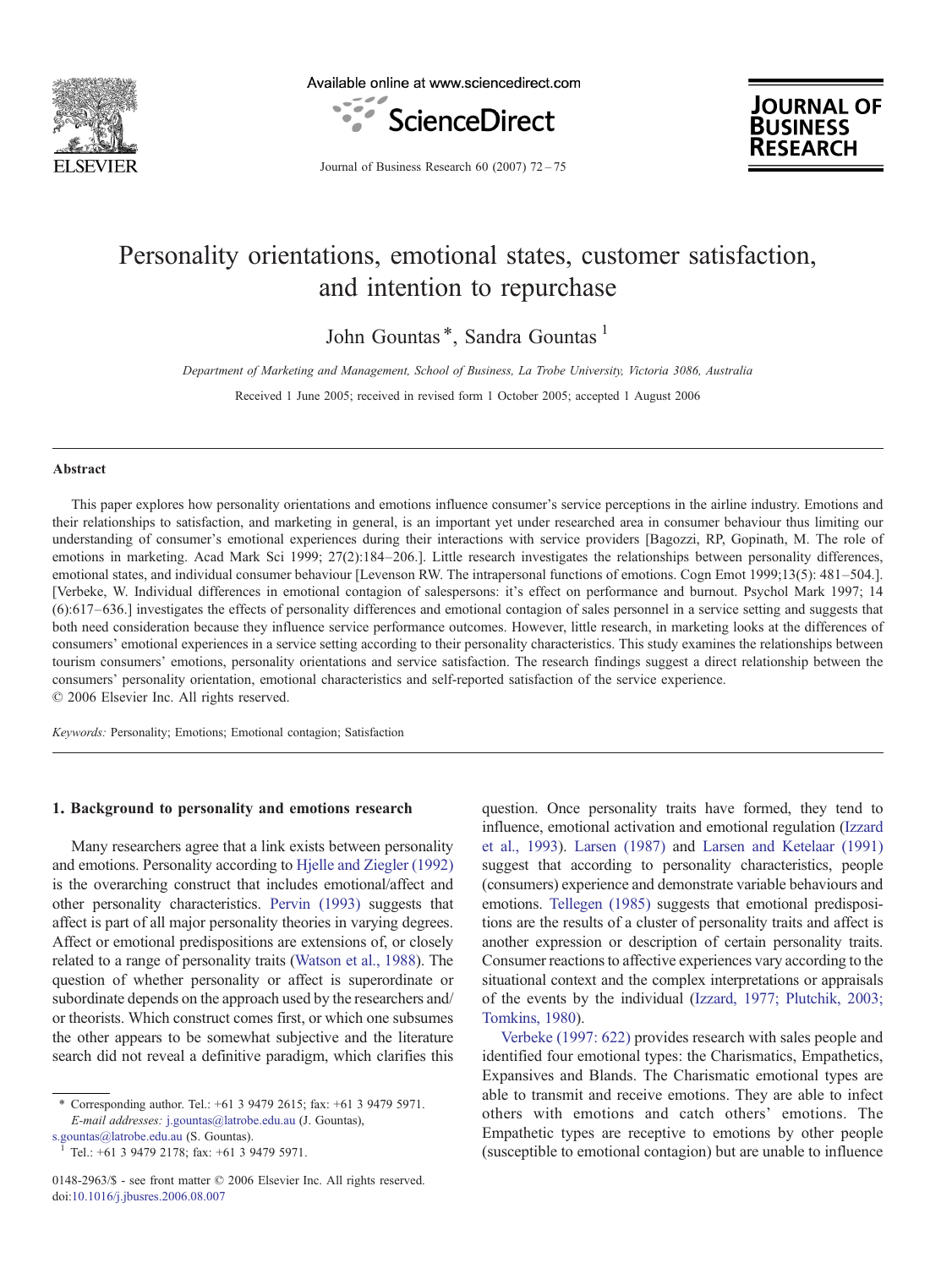the emotions of other people, i.e., unable to infect others. The expansive types are able to influence other's emotions i.e., they are able to infect others. However the Expansives are not able to feel empathy and they do not feel nor receive emotions from others, that is, they are unaffected by emotions. The Blands are neither influenced by, nor, influencing other people's emotions (neither infecting nor infected by emotions). The four emotional types responded differently in work settings. [Verbeke \(1997\)](#page--1-0) reports that the Charismatics and Empathetics are better performers in sales. The Expansives were more vulnerable to emotional burnouts and produced lower sales results. From the consumers' side of the service interaction, it is reasonable to assume that personality differences cause consumers to experience different responses to emotional influences (positive and negative); and also that some consumers are capable of influencing the emotional experiences of others (other consumers and service providers involved in the service interaction). Extensive research identified two separate and independent dimensions of affective factors labelled as positive and negative emotionality/ affect [\(Watson et al., 1988; Watson et al., 1999\)](#page--1-0). Positive and negative affect factors correlate differentially with other psychological and social constructs. [Levenson \(1999\)](#page--1-0) suggests that there is a need for more research to understand how personality influences emotional responses. Such knowledge would be extremely useful in designing service settings and developing appropriate marketing strategies to suit different personality orientations. Emotions constitute a major part of individual personality and affective experiences influence consumer's behaviour and perception during consumption interactions.

H1. Consumers' personality orientations relate differentially to positive and negative emotional states during the service interaction.

Several researchers call for further research concerning emotions that arise during and post-product/service consumption [\(Bagozzi and Gopinath, 1999; Richins, 1997; Mattila and](#page--1-0) [Enz, 2002](#page--1-0)). [Bagozzi and Gopinath \(1999\)](#page--1-0), suggest that, emotions are important influences on the actions of consumers and marketing professionals need to consider them as essential variables to include in services marketing operations. Most of the major emotion/affect theories when tested in a variety of consumer behaviour studies but the findings indicate different degrees of successful application regarding validity and reliability. However, very little research in the tourism literature explores the relationships that may exist between the constructs of emotions and tourism service satisfaction.

Whether it is appropriate to label satisfaction as an emotion, or as an emotive quality, or as an outcome of a Positive Emotion is still debatable. [Arieti \(1974\)](#page--1-0) and [Fromme and O'Brien \(1982\)](#page--1-0) consider satisfaction as an emotion, whilst other researchers have stated that satisfaction is an expressed emotional reaction to a service context [\(Russell, 1980; Havlena and Holbrook,](#page--1-0) [1986](#page--1-0)). [Preis \(2003\)](#page--1-0) suggests that the relationship between a service provider and the consumer has a positive impact on whether repurchase will occur. Therefore, personality as the antecedent influence of the interactions between consumersand-service providers may affect both the level of consumer satisfaction evaluation and the intention to repurchase.

H2. Consumer's personality orientations relate differentially to overall service satisfaction as well as its components (i.e., the Tangible and Intangible Service aspects).

H3. Personality orientations relate differentially to intention to repurchase.

### 2. Research method

A service satisfaction survey conducted with a UK leisure airline during  $2000-2001$  produced  $N=2196$  useable consumer responses. During a long period of qualitative and quantitative research work, the items of the four personality orientations used in the survey, were developed and refined. The four personality orientations items are an extension and adaptation of the four Jungian personality orientations ([Gountas and Gountas, 2001\)](#page--1-0). The original [Jung \(1971\)](#page--1-0) conceptualisation has been adapted to form only four core personality orientations: the thinking or logical, the feeling or emotional, the material or physical and the intuitive or imaginative ([Gountas, 2003](#page--1-0)). The conceptualisation of each personality orientation proposes four distinctive ways of perceiving the world and therefore consumers may have different preferences and attitudes towards tourism services. This includes different evaluative criteria that each personality orientation may use, expressed as different individual values, motives, emotions and appraisals of experiences.

To measure consumer's service interaction emotions the researchers used [Plutchik's \(2003\)](#page--1-0) scales that were adapted according to the primary exploratory research findings with representative groups of tourism consumers in the UK.

To measure service attributes, the SERVQUAL instrument items were adapted and grouped to assess Company Image, Crew (Service) Performance and Tangible aspects of service. The decision to adapt the SERVQUAL instrument is in keeping with [Parasuraman's \(1995\)](#page--1-0) suggestion that the SERVQUAL is not appropriate for all types of research problems and it should be adapted to fit the characteristics of different industries and companies. Single statements measured overall satisfaction and likelihood of, or intention to repurchase. A ten point Likert scale measured the respondents' level of agreement with the item statements.

## 3. Research findings and discussion

Reliability analysis of the emotion constructs and serviceevaluation was acceptable: Positive Emotions ( $a = .62$ ), Negative

| Table 1                         |  |
|---------------------------------|--|
| Personality factor correlations |  |

| Table 1   | Thinking          | Material | Feeling  | Intuitive |
|-----------|-------------------|----------|----------|-----------|
| Thinking  |                   |          |          |           |
| Material  | .448 <sup>a</sup> |          |          |           |
| Feeling   | $.496**$          | $.629**$ |          |           |
| Intuitive | $.633**$          | $.361**$ | $.563**$ |           |

<sup>a</sup> Significant at .01.